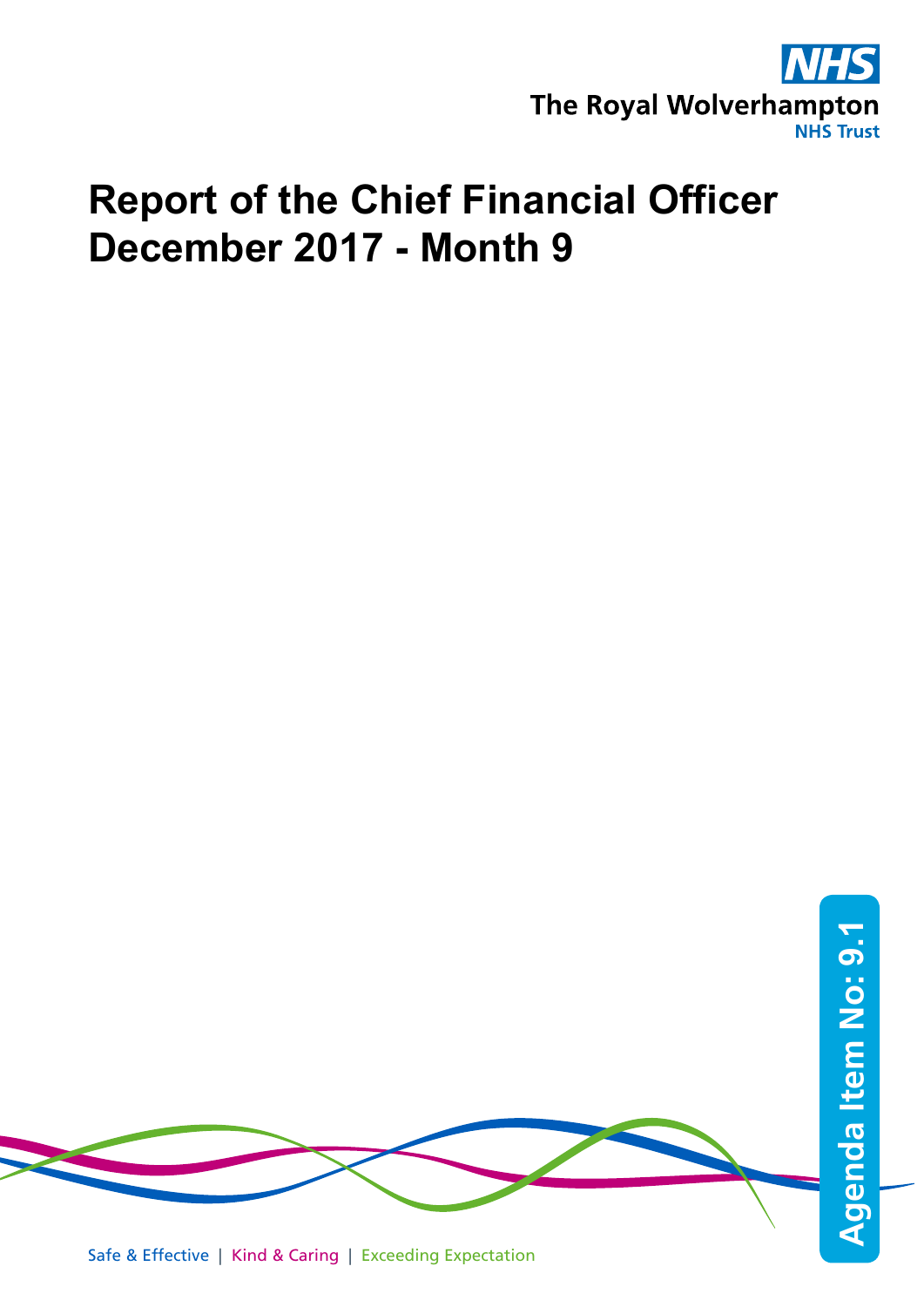# Report of the Chief Financial Officer



Safe & Effective | Kind & Caring | Exceeding Expectation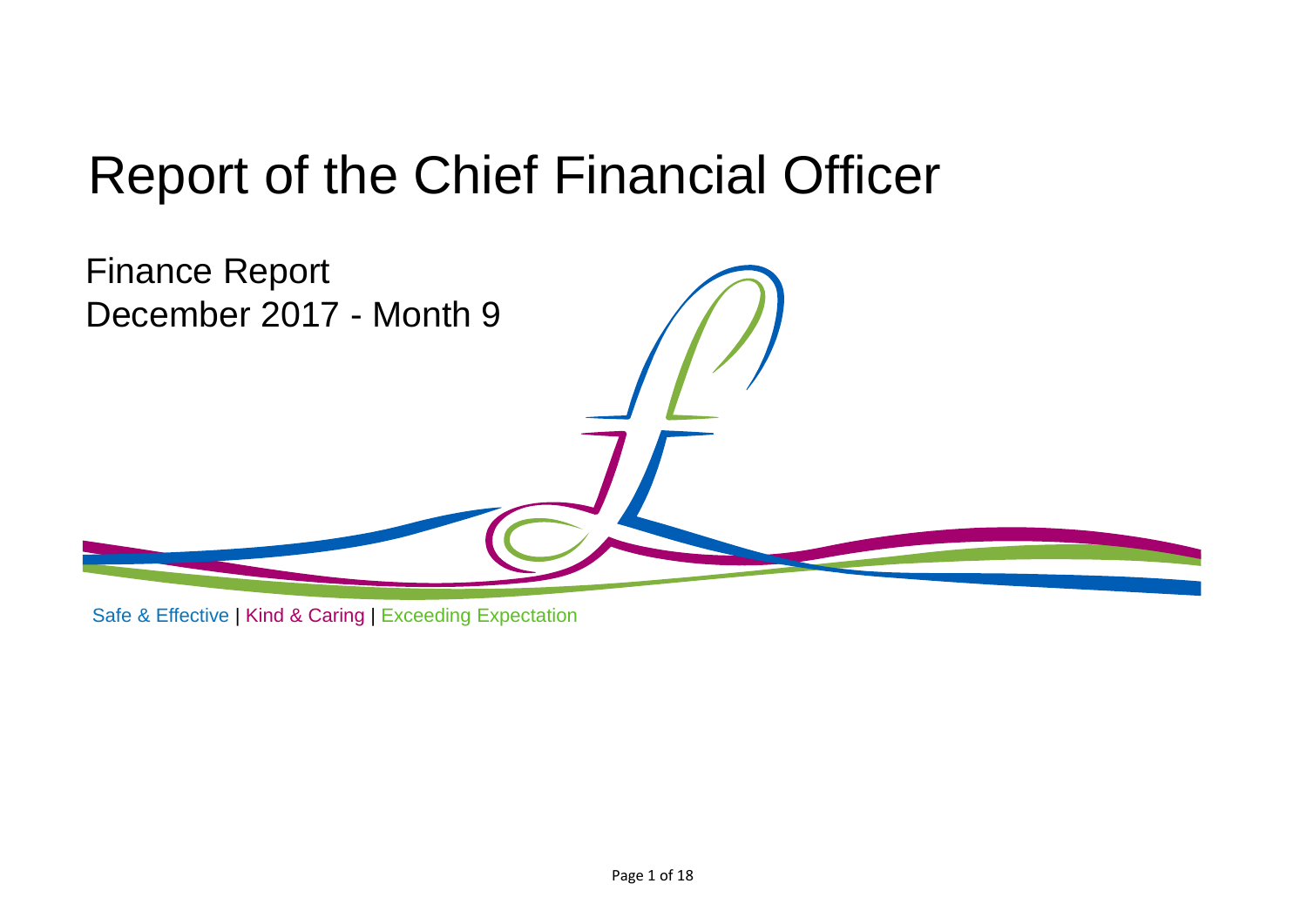## **Contents**

|                                                     | Page      |
|-----------------------------------------------------|-----------|
| Summary - Key Messages                              | 3         |
| <b>Summary Charts</b>                               | $4 - 7$   |
| Cost Improvement Plan                               | 8         |
| <b>Financial Targets</b>                            | 9         |
| <b>Further Analysis - Pay</b>                       | $10 - 11$ |
| <b>Further Analysis - Income</b>                    | 12        |
| <b>Activity Charts</b>                              | $13 - 14$ |
| Charitable Funds for Period Ending 31 December 2017 | 15        |
|                                                     |           |
| Appendices                                          |           |

| Appendix one   | Income and Expenditure Account         | 16 |
|----------------|----------------------------------------|----|
| Appendix two   | <b>Statement of Financial Position</b> | 17 |
| Appendix three | Cash Flow                              | 18 |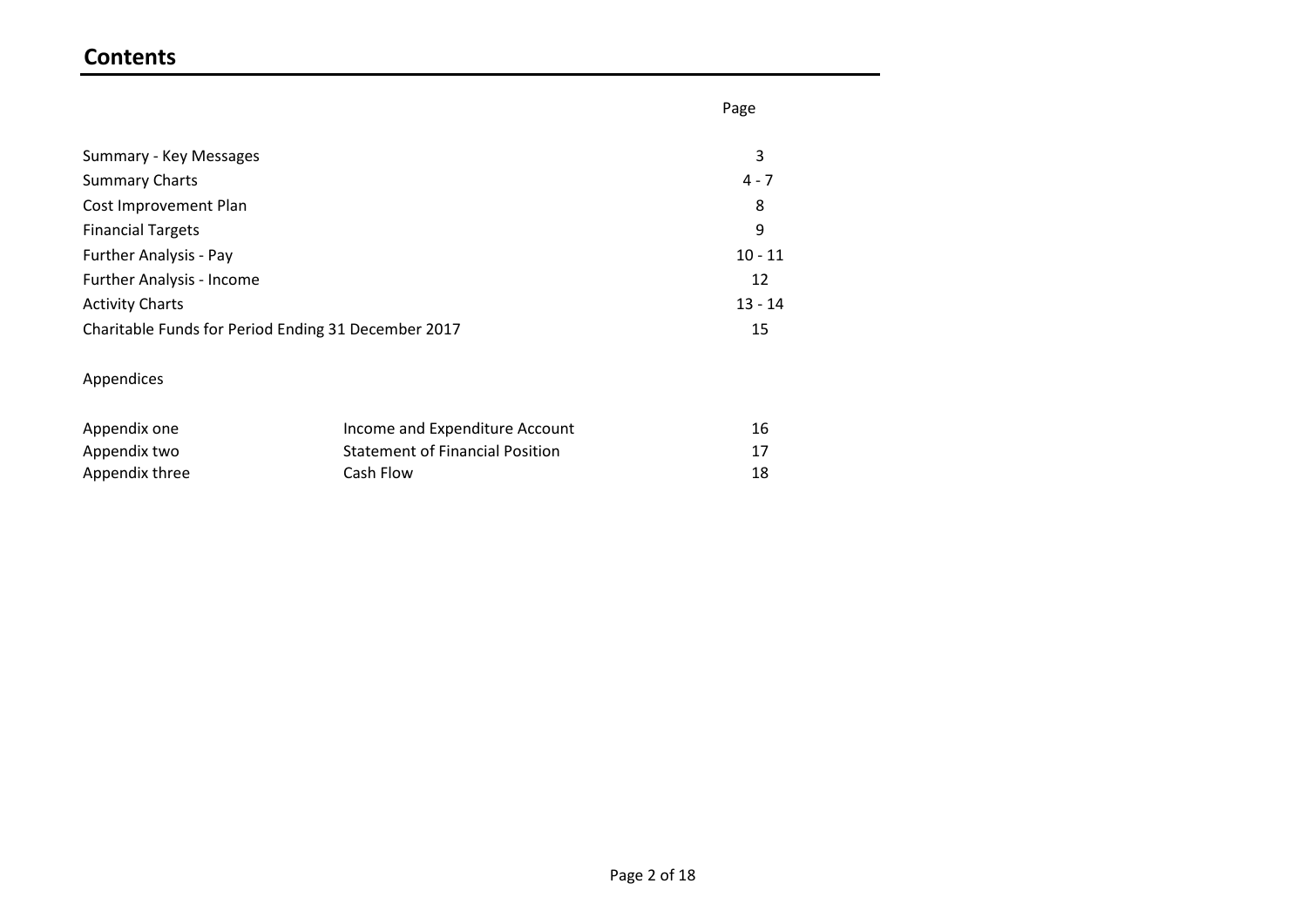#### **Financial**

**Plan**

The reported year to date I&E position (against the internal and NHSI plan\*) is as follows:

|                                  |               | <b>Unachieved</b> | Restated      |             |          |
|----------------------------------|---------------|-------------------|---------------|-------------|----------|
|                                  | <b>Target</b> | <b>STF</b>        | <b>Target</b> | Performance | Variance |
|                                  | (£'000)       | (E'000)           | (£'000)       | (E'000)     | (£000)   |
| Performance against NHSI Month 9 | 5.345         | 891               | 4.454         | 4.459       |          |
| I&E target performance Month 9   | 11,552        | 891               | 10,661        | 4.459       | (6,201)  |

Main issues:

1) Income is behind plan by £1.5m with the main driver being patient income which is behind plan by £2m.

2) Expenditure is £4.7m over plan. This is predominately due to overspends on pay (£3.2m), drugs (£0.4m) and a CIP shortfall (£2.5m). These adverse variances are offset by a non-pay underspend (£0.9m) and unutilised reserves (£0.5m).

3) The Trust has also not delivered the full STF payment for quarter three due to not achieving the A&E target. The Trust intends to appeal against the phased target but has not at this stage build that income in. This does reduce the NHSI target by £0.9m as per the table above and so in performance monitoring terms the overall variance to plan is £5k. However, it should be noted that the Trust has lost £891k of cash that would have been received had the full STF been delivered.

| <b>Financial</b><br><b>Risks</b> | There are a number of financial risks that the Trust is actively managing:<br>MSFT transitional income (£6m).<br>Challenging CIP target (estimated £9m shortfall against plan).<br>STF income risk (£4.4m).<br>16/17 year end invoice in dispute with host commissioner (£4.8m).                                                                                                                                                                                                                                                                                            |
|----------------------------------|-----------------------------------------------------------------------------------------------------------------------------------------------------------------------------------------------------------------------------------------------------------------------------------------------------------------------------------------------------------------------------------------------------------------------------------------------------------------------------------------------------------------------------------------------------------------------------|
| <b>CIP</b>                       | In month nine there has been an over recovery of £0.3m against the in-month CIP plan but the year to date position is CIP achievement of £14.2m against a £16.7m plan.<br>The Q4 plan is to deliver a further £10.2m but only a further £1.8m has been identified taking the full year CIP forecast to £18.5m. The detail of the forecast is not within<br>this report but can be seen in the FRB report.<br>Recurrent CIP delivery continues to be a challenge and the reliance on non-recurrent CIP in 2017/18 will have an adverse impact on budget setting for 2018/19. |
| <b>Forecast</b>                  | The Trust commenced a dialogue with NHSI in December about the forecast outturn. The control total for the year is a £1.7m surplus (excluding SFT), however, the Trust<br>has agreed with NHSI that given the pressures and risks that it will deliver a £4.3m deficit (excluding STF funding). There are risks within the forecast position which have<br>been discussed in detail with the Finance and Performance Committee. The monthly report to the Board will now include an update on the forecast outturn position.                                                |
| Cash                             | The Trust had a cash balance of £17.4m as at 31st December 2017 which is £11.7m below the plan. However, despite being below plan, weekly cash monitoring is in place<br>and it is not anticipated that distress financing will be required this financial year.                                                                                                                                                                                                                                                                                                            |
| Charity                          | Charitable Fund balances are circa £2.6m for quarter end December 2017. Further information is on page 15.                                                                                                                                                                                                                                                                                                                                                                                                                                                                  |
| Footnote:                        | * The phased delivery of the I&E surplus in the NHSI plan is different to the Trust's internal plan which is due to the timing of when each plan was finalised.<br>Unless otherwise stated, in this report I&E variances are against the internal plan whilst performance on the balance sheet and cash flow is only measured against the NHSI plan.                                                                                                                                                                                                                        |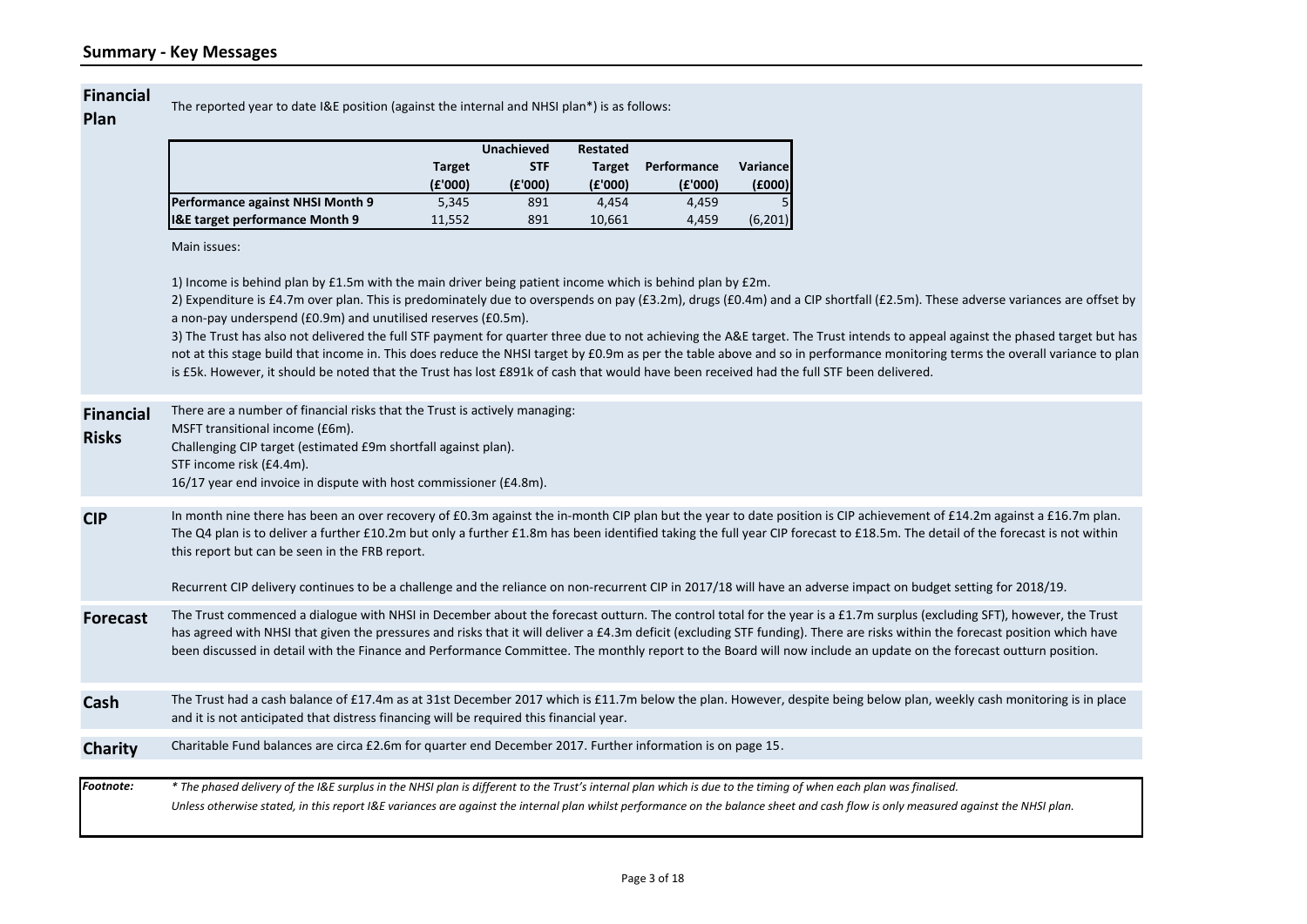## **Summary Charts - Surplus/ Deficit**

#### **In-Month Net Surplus**



In month nine the Trust reported an in month surplus of £1.4m, against an in month surplus plan of £0.8m, which is an favourable variance of £0.6m

The favourable variance was driven by a number of one-off items being included in the position at month nine. With regard to income, there was £1.4m of winter pressures money and £0.5m released provisions/ accruals. With regard to expenditure, there was £1.2m of balance sheet write backs, £0.35m released provisions/ accruals and £0.5m of unplanned benefit on a commercial contract.



At the end of month nine the Trust has a cumulative surplus of £4.5m.

As a result of the one-off benefits identified above the Trust hit the £4.5m surplus control total and will receive the financial element of the STF money for quarter three (£2.1m).

The Board should note that there is very little remaining financial flexibility and in agreement with NHSI the Trust has formally reported that the control total of £1.747m (excluding STF) will not be achieved in 2017/18. The Trust has forecast a £4.3m deficit, which improves to a £1.3m surplus with the £5.5m of STF money that has been achieved. The forecast does contain a number of material risks, the majority of which are know and are detailed in the summary to this report, and some of which are evolving such as the full impact of winter.

A detailed view of the in-month and year-to-date performance figures can be found in the I&E account in appendix one.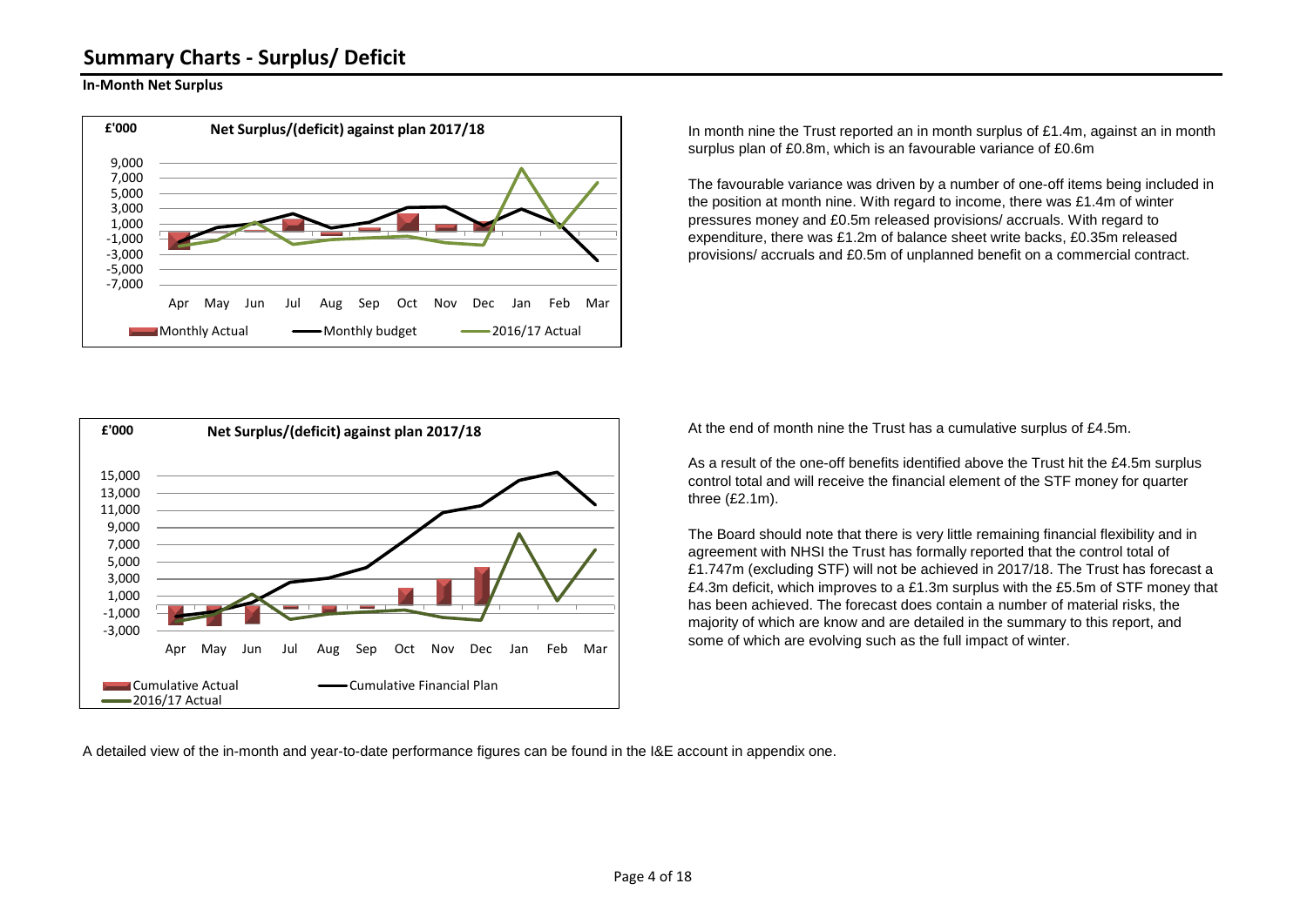## **Summary Charts - Income**

#### **Patient Income\***



#### **Other Income (excluding CRN income)**



In month nine, patient contract income is showing an under-recovery against plan of £0.1m, moving from a cumulative under-recovery of £1.9m at month eight to a cumulative under recovery of £2m at month nine.

Further detail on patient income is on page 13.

Other income has under recovered in month nine by £0.6m.

Income on directorate budgets is exceeding plan in month £0.1m, and STF income\*\* is behind plan by (£0.3m) due to undelivered A&E targets. Education income is behind plan by (£0.5m) due to a tariff adjustment in line with revised Learning and Development Schedule 3 received in January 18.

#### *Footnote:*

*\* There will be budgetary adjustments made every month to fund variances on pass through items such as drugs and devices. Budgetary adjustments will also be made in relation to contract variations that are made in year.*

*\*\* The STF budget is phased with 15% in Q1, 20% in Q2, 30% in Q3 and 35% in Q4. This has been profiled equally across each month of the relevant quarter and is in line with the achievement of STF. The STF achievement is split against finance and performance elements, with finance being 70% and A&E performance being 30%.*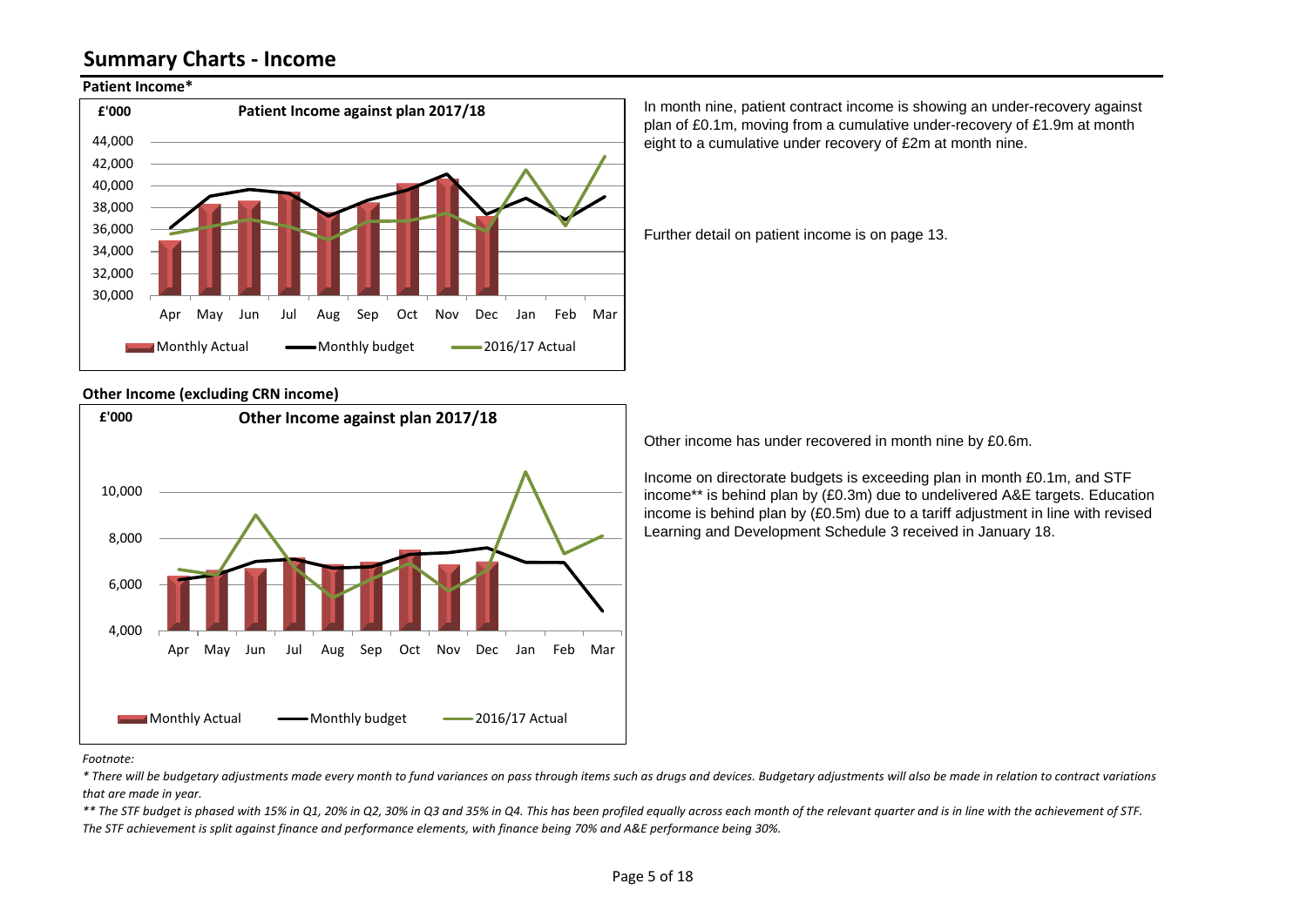#### **Pay**



#### **Non-pay**



#### **Drugs**



Pay costs are overspent in month by £745k against plan.

- Division 1 is overspent by £666k
- Division 2 is overspent by £207k
- Primary care is overspent by £60k.
- Estate, facilities and corporate are underspent by £187k.

The Division 1 overspend is due to previous underspends being offset against CIP in month nine, creating an adverse variance on pay and a favourable variance on CIP.

Non Pay is underspent by £1.7m in month.

- Division 1 is overspent by £0.1m in month.
- Division 2 is overspent by £0.1m in month
- Estates, corporate and primary care are underspent by £0.4m.
- Trust wide £1.4m underspent

There have been several favourable one off benefits in month. Within Estates & Facilities an old year water provision for £0.3m has now been released following a review. Within Trust Wide there has been the release of old GRN provisions £0.7m, a provision for the receipt of a credit from sterilisation services for previous over charges £0.5m, and recovery of VAT of £0.3m.

Drugs are overspent by £161k overspent in month.

- Division 1 is £54k overspent

- Division 2 is £116k overspent in month
- Estate, facilities and corporate are £7k underspent.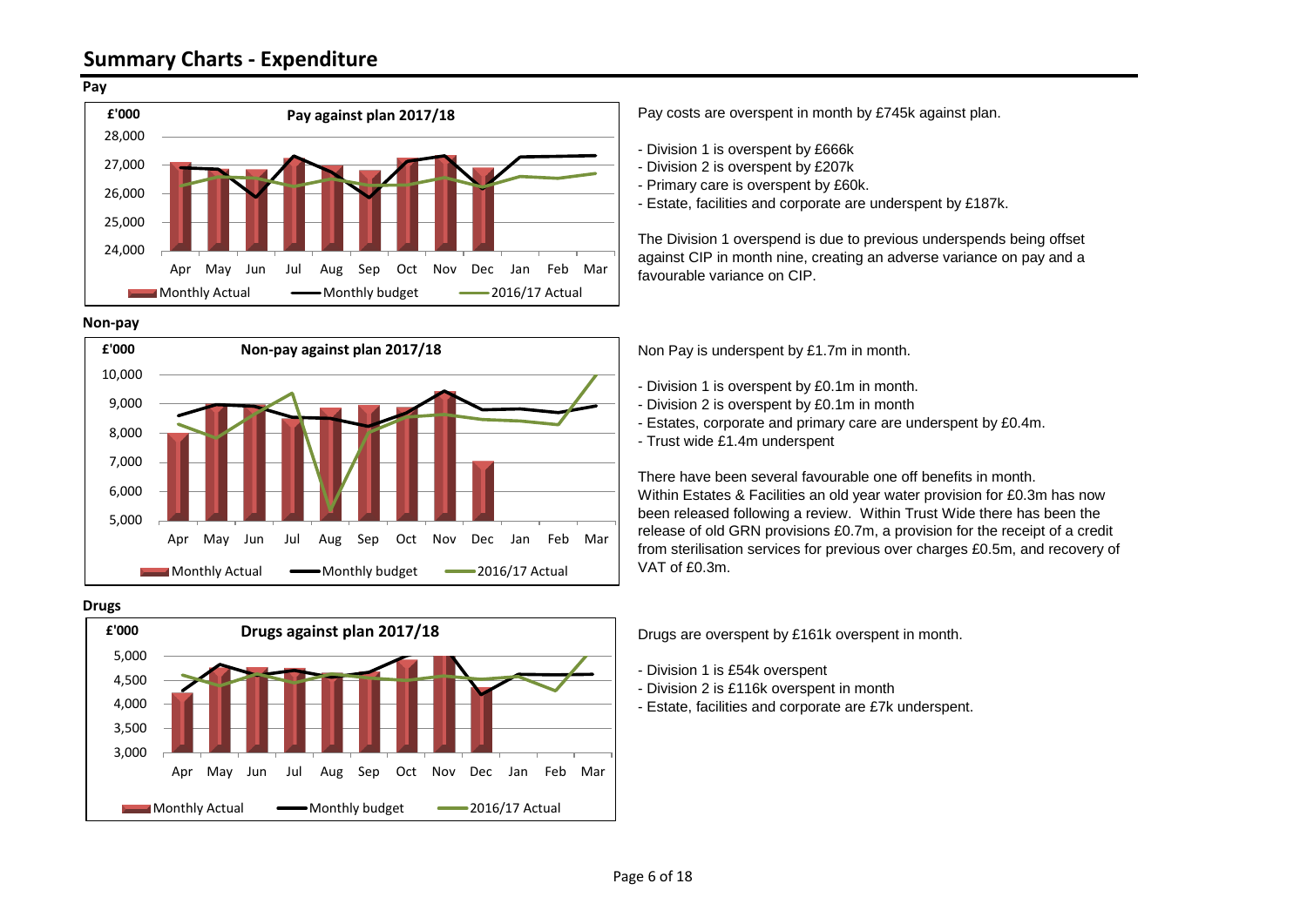#### **Cash**



**Capital**







The cash balance as at 31st December is £17.4m and the cumulative position is £11.7m below the NHSI plan at month nine.

YTD adverse variance against plan is driven by a number of factors. The Trust had an improved opening cash position of £5.5m, this was mainly due to a greater than planned capital creditors balance. There has then been an in year movement against cash plan for capital of £7.5m, of which a significant amount relates to the settlement of 16/17 capital creditors. Additionally in year there is a £10.5m increase in receivables cash movement netted of by a £6.6m decrease in payables cash movement. Details are shown in Appendix 3

Capital expenditure as at 31st December 2017, including PFI & finance leases, is £9.5m against a revised plan of £12.5m. (NHSI plan remains at original year to date plan of £8.3m).

The required capital resource limit, (CRL) is now forecast to be £19.6m; an increase of £1.6m compared to NHSI plan of £18m. The increase is made up of PFI equipment brought forward, £0.4m, an increase of £0.3m due to the pressure on the Trust's capital programme, and £0.9m in respect of approved central funding for A&E Streaming (AEC & Frailties). The Trust intends to use working capital to fund the increase that is not centrally funded.

The forecast CRL figure is made up of estates development programmed spend of £18.2m and PFI additions of £1.4m. In addition to the estates development is planned charitable funding of £0.2m for donated medical equipment.

Further detail on capital performance and plan is provided in the report of the Head of Estates Development, presented to the Finance and Performance Committee.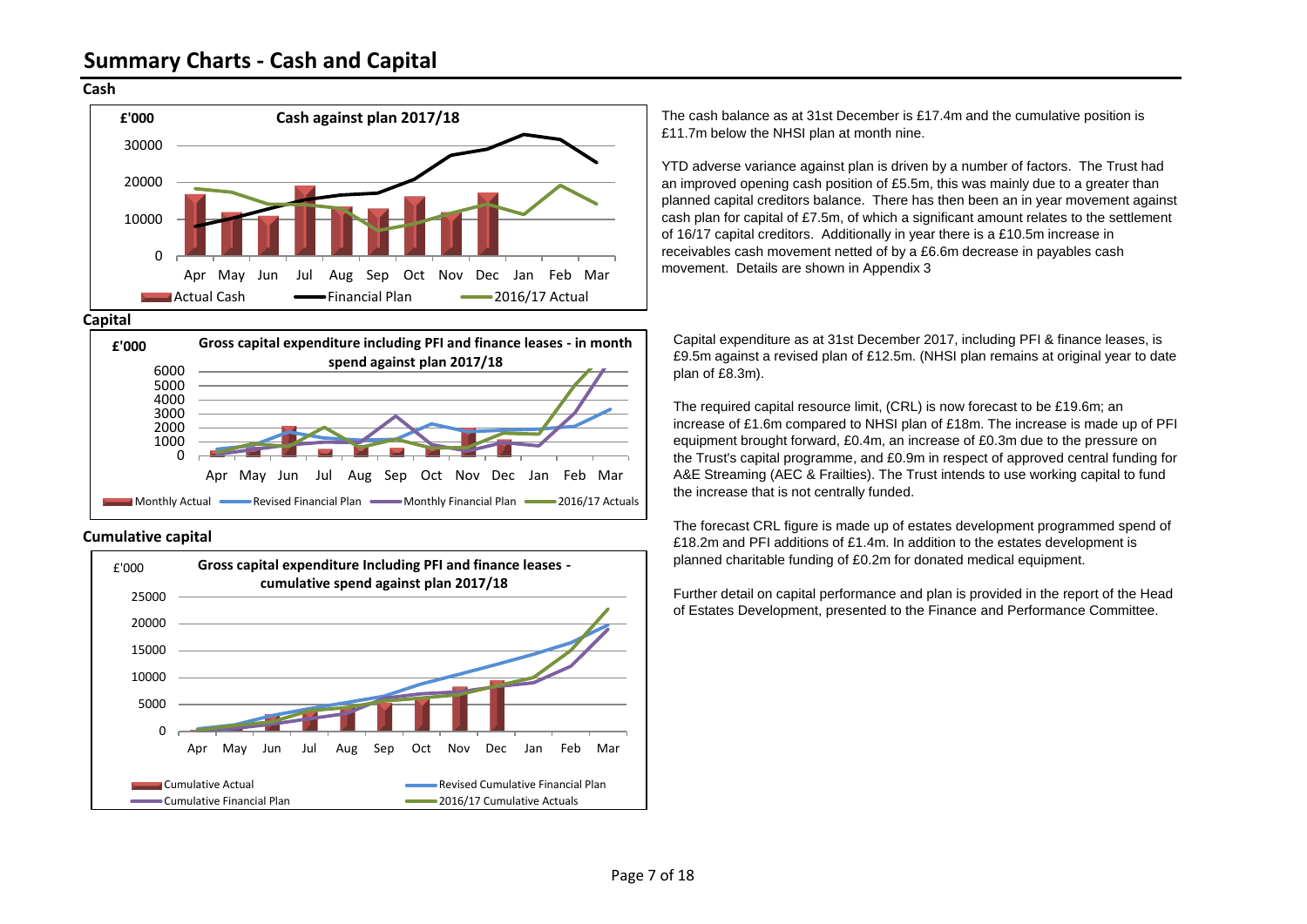#### **Annual Plan**

The cost improvement plan target for the year is £26.9m. The table below shows what has been identified and delivered to date and how much is outstanding:

| <b>CIP MONITORING</b>           |                | 2017/18                            |        |                                                           |        |                      |            |             |
|---------------------------------|----------------|------------------------------------|--------|-----------------------------------------------------------|--------|----------------------|------------|-------------|
|                                 | Annual<br>Plan | <b>Blue</b><br>(withdraw<br>n from |        | Still to be achieved<br><b>Categorised by Risk Rating</b> |        | element<br>withdrawn |            |             |
|                                 |                | budgets)                           | Total  | Green                                                     | Yellow | Amber                | <b>Red</b> | from budget |
| 2017/18 Schemes                 | £000           | £000                               | £000   | £000                                                      | £000   | £000                 | £000       | £000        |
| Corporate                       | 1.922          | 1,597                              | 514    |                                                           | 122    | 25                   | 366        | 1,033       |
| Division 1                      | 13.478         | 7.802                              | 5,518  | 0                                                         | 685    | 1.965                | 2,869      | 4,230       |
| Division 2                      | 8.832          | 5.955                              | 3.219  |                                                           | 562    | 432                  | 2,225      | 4,185       |
| <b>Estates &amp; Facilities</b> | 2.668          | 851                                | 1.443  |                                                           | 731    |                      | 1,370      | 586         |
| Total 2017/18 Schemes           | 26.900         | 16.205                             | 10,695 | 0                                                         | 1,442  | 2,422                | 6,830      | 10.034      |
|                                 |                |                                    |        |                                                           |        |                      |            |             |
| <b>Recurrent (FYE)</b>          | 26,900         | 7,522                              | 19,378 | 0                                                         | 1,095  | 475                  | 17,807     |             |

- To date, £16.2m of annual budgets have been removed which is an overall achievement of 60% of the annual target, with a £7.5m is recurrent full year effect.

#### **Year-to-Date Delivery**

The charts below show the in-month and cumulative delivery of CIP against the month-on-month plan:



- At month nine, the Trust has achieved £14.2m of CIP savings, compared to a plan of £16.7m which is an achievement of 85% of the year to date target. However, it should be noted that the spikes in CIP delivery in months three, six and nine are in the main due to the removal of underspent budgets on a non-recurrent basis.

- The Trust has profiled its CIP internally to achieve 7% in Q1, 22% in Q2, 33% in Q3 and 38% in Q4.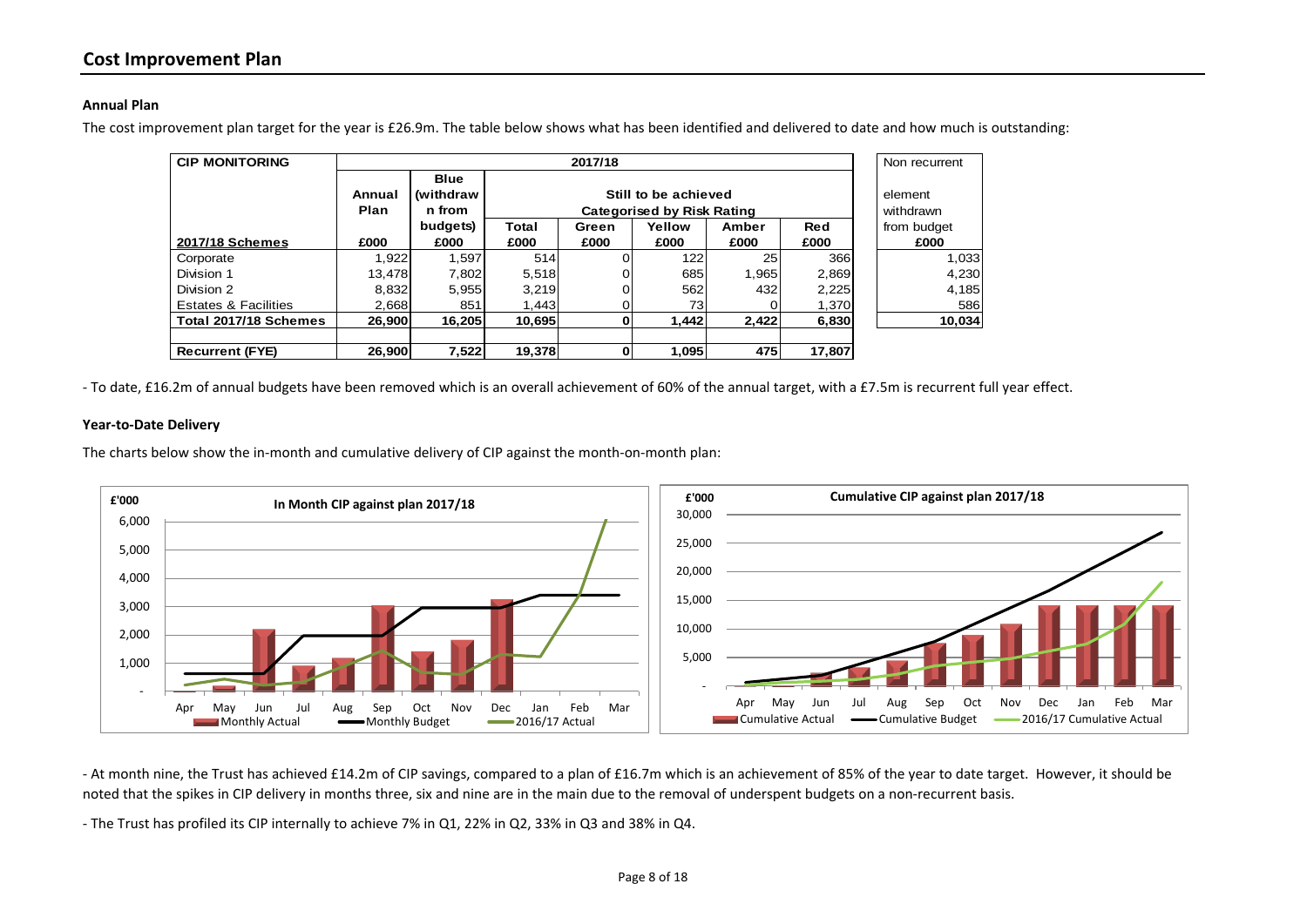#### **Financial Targets**

#### **1) Single Oversight Framework**

With the submission of a revised forecast outturn the forecast achievement has deteriorated in both the I&E margin metric and the I&E margin: distance from plan metric.

|                                          |           | <b>Annual Plan</b> |              | <b>YTD achievement</b> |                | <b>Forecast achievement</b> |           |                                                                                                       |
|------------------------------------------|-----------|--------------------|--------------|------------------------|----------------|-----------------------------|-----------|-------------------------------------------------------------------------------------------------------|
|                                          | Measure   | Performance        | Rating       | Performance            | Rating         | Performance                 |           | Rating Definitions:                                                                                   |
| <b>Capital Service Cover rating</b>      | Multiples | 2.805              |              | 2.369                  | $\overline{2}$ | 2.038                       |           | Degree to which the provider's generated income covers its financial<br>obligations.                  |
| <b>Liquidity rating</b>                  | Days      | $-6.154$           | 2            | $-4.294$               | $\overline{2}$ | $-10.219$                   |           | Cash plus trade debtors less trade creditors expressed as days of<br>current year operating expenses. |
| <b>I&amp;E</b> margin                    | %         | 2.1%               |              | 1.1%                   |                | 0.2%                        |           | I&E surplus or deficit/ total revenue.                                                                |
| I&E margin: distance from financial plan | %         | 0%                 |              | 0%                     | $\overline{2}$ | $-2%$                       |           | Year to date actual I&E surplus or deficit/ year to date planned I&E<br>surplus or deficit.           |
| <b>Agency rating</b>                     | %         | 42.9%              | 3            | 1.6%                   | $\overline{2}$ | 0.0%                        |           | Distance from provider's agency cap.                                                                  |
| Overrides                                |           |                    | None         | 0.0%                   | None           | - 0                         | None      |                                                                                                       |
| Overall risk rating after any overrides  |           |                    | $\mathbf{r}$ | 0                      | 2              |                             | $\bullet$ |                                                                                                       |

#### **2) Performance Against Financial Limits**

|                                         | Target<br>(E'000) | Performance<br>(£'000) | <b>RAG</b>   |        |
|-----------------------------------------|-------------------|------------------------|--------------|--------|
| I&E target performance Month 9          | 10.661            | 4.459 RED              |              |        |
| Performance against NHSI target Month 9 | 4.454             |                        | 4.459 GREEN  |        |
| CIP Target Month 9                      | 5.829             |                        | 4.639 AMBER  |        |
| Capital Resource Limit (annual)         | 18.033            |                        | 19.638 GREEN | $\ast$ |
| External Financing Limit (annual)       | 19.041            | 17.821 TBC             |              | **     |
| Capital Cost Absorption Rate (annual)   | 3.5%              |                        | 3.5% GREEN   |        |

Note: Limits reports are awaited to confirm CRL and EFL in 17/18 plan.

\* Variances reported to NHSI in year are not considered to be an issue.

\*\* The impact of the forecast outturn change on the EFL will be discussed and agreed with the NHSI

technical team in the coming weeks.

#### **The performance against financial limits is set out below: Surplus/ (deficit) compared to NHSI plan and the internal plan:**

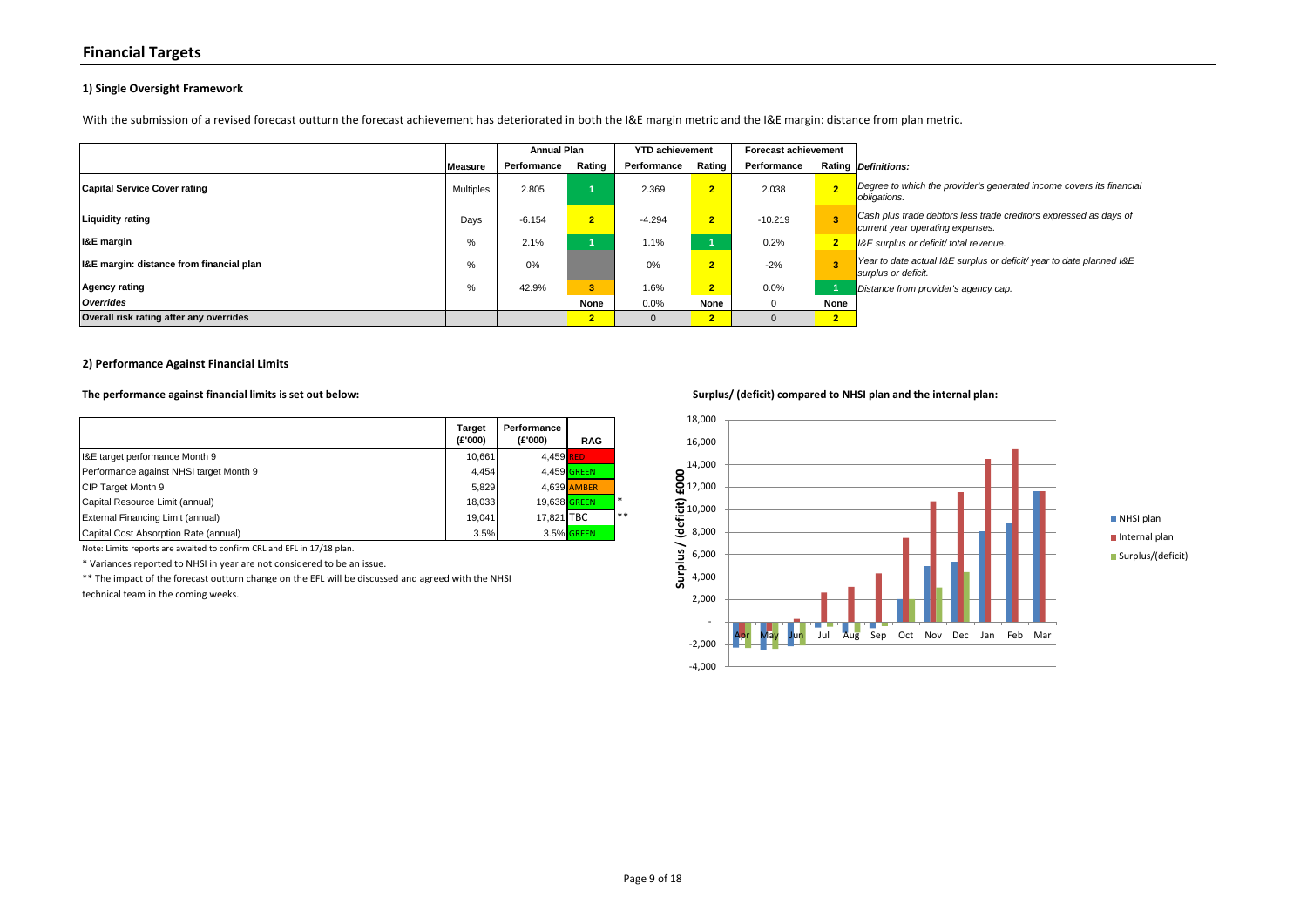## **Further Analysis - Pay**

#### **WTE**



#### **Agency**



#### **Locum**



In month nine there are 7,530 WTEs in post, against a plan of 7,911 WTE, which is an increase of 9 from month eight.

There were 176 WTE vacant posts in Division 1 and 91 WTE vacant in Division 2. Estates and facilities has 102 WTE vacant and corporate has 46 WTF vacant

In month nine agency expenditure of £660k was incurred which is a £109k decrease compared to month eight.

The key areas of spend were critical care (£119k), general surgery (£26k), emergency services group (£216k), rehab & ambulatory (£50k), orthopaedics (£61k), cardiothoracic (£9k), children's services (£55k),radiology (£63k), and Obs & Gynae (£64k).

NHSI have increased the Trust's agency cap from £10.2m to £10.9m to take account of the GP locum costs that are being incurred in the primary care directorate. the Trust is forecasting to be within the agency cap.

In month nine locum expenditure was £251k, an increase of £25k from month eight.

The in month expenditure mainly occurred in Oncology & Haematology (£61k), Emergency Services (£41k), Rehab & Ambulatory (£22k), Medical Services (£14k), General Surgery (£41k), and Ophthalmology (£17k).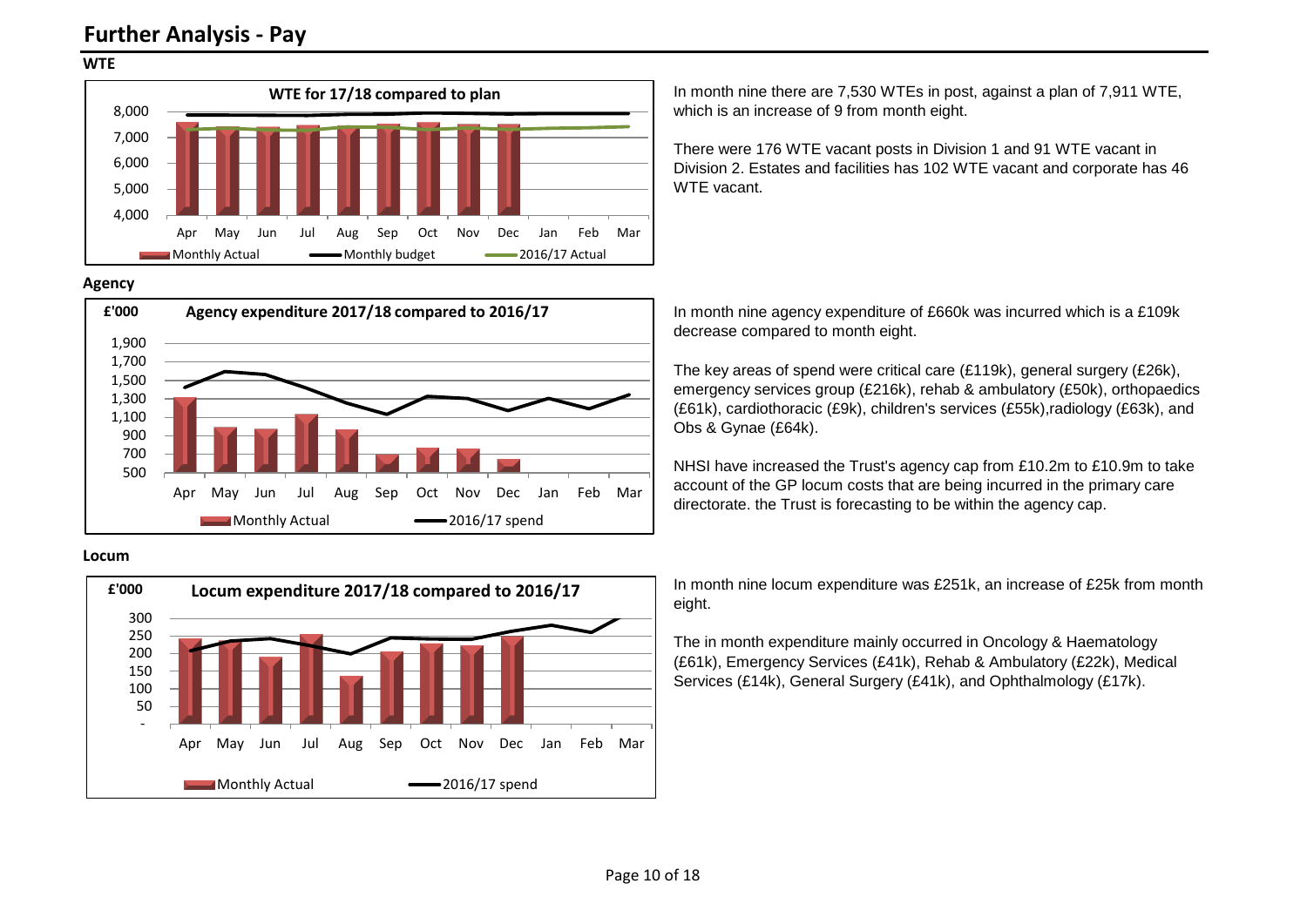## **Further Analysis - Pay (2)**

#### **Bank**



In month nine bank expenditure was £806k, which was £126k higher than month eight expenditure.

The main areas of expenditure are: Medical Services (£145k), Hotel Services (£129k), Emergency Services (£95k), Rehab & Ambulatory (£91k), General Surgery (£76k), Obstetrics & Gynaecology (£40k) and Orthopaedics (£39k).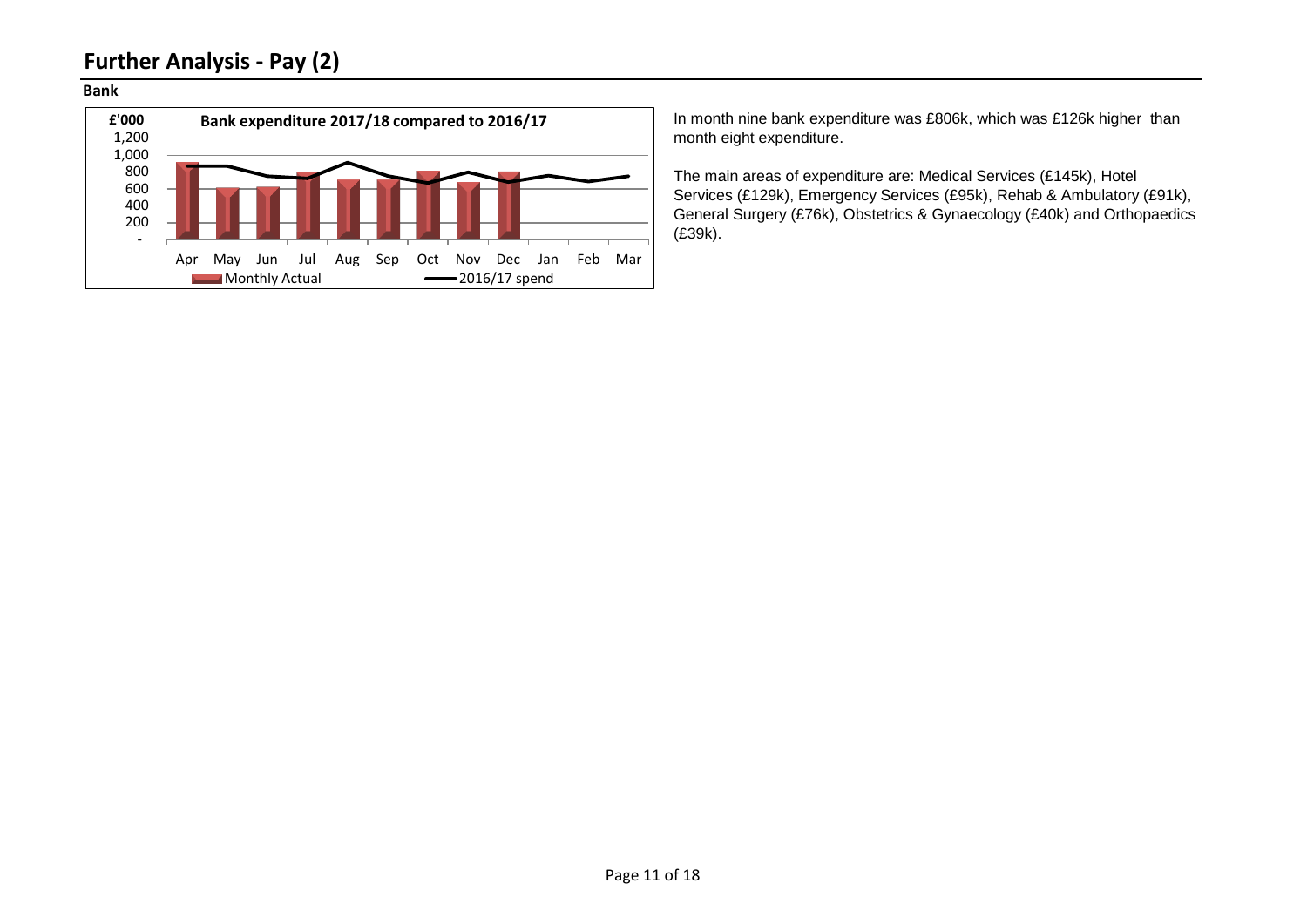Patient income is showing an under performance of £2.0m against YTD plan and a £122k under performance in-month.

| <b>Directorate</b>                    | <b>Month 9 YTD</b><br>Plan £000's | <b>Actual</b><br>£000's | Month 9 YTD Month 9 YTD<br>Variance to<br>Plan £000's | In Month<br><b>Movement</b><br>to Plan<br>£000's |
|---------------------------------------|-----------------------------------|-------------------------|-------------------------------------------------------|--------------------------------------------------|
| Head & Neck                           | 11,032                            | 10,911                  | (121)                                                 | (227)                                            |
| Orthopaedics                          | 24,474                            | 25,203                  | 730                                                   | 53                                               |
| Variance of 10 Remaining Directorates | 128,047                           | 127,538                 | (509)                                                 | (561)                                            |
| <b>Division 1 Total</b>               | 163,553                           | 163,652                 | 99                                                    | (735)                                            |
| Care of the Elderly                   | 10,619                            | 9,586                   | (1,033)                                               | (143)                                            |
| Clinical Haematology                  | 5,587                             | 5,001                   | (586)                                                 | (125)                                            |
| Dermatology                           | 3,171                             | 2,728                   | (442)                                                 | (103)                                            |
| Gastro & Endoscopy                    | 11,816                            | 11,704                  | (112)                                                 | (229)                                            |
| <b>General Medicine</b>               | 3,472                             | 3,799                   | 328                                                   | (97)                                             |
| Oncology                              | 19,333                            | 19,727                  | 394                                                   | 208                                              |
| Respiratory                           | 10,441                            | 10,840                  | 399                                                   | (240)                                            |
| Variance of 17 Remaining Directorates | 78,166                            | 77,209                  | (957)                                                 | (323)                                            |
| <b>Division 2 Total</b>               | 142,604                           | 140,594                 | (2,010)                                               | (1,052)                                          |
| <b>Estates &amp; Facilities Total</b> | 295                               | 211                     | (83)                                                  | (13)                                             |
| <b>Nursing Directorate Total</b>      | 1,067                             | 1,062                   | (5)                                                   | (1)                                              |
| <b>Trust Wide Total</b>               | 40,747                            | 40,715                  | (32)                                                  | 1,678                                            |
| <b>OVERALL Patient Income Total</b>   | 348,266                           | 346,235                 | (2,030)                                               | (122)                                            |

The table below sets out the directorates with significant variances\* to plan with accompanying narrative.

*\* Significant Variances of +/- £70k in Month or a cumulative total of +/-£70k per month (e.g. +/- £350k at Month 5)*

**Head & Neck:** There has been a movement of (£103k) to CiP in relation to ENT activity. The Elective activity is (7) spells under plan at  $(E94k)$  adverse. Non Elective activity is also under plan by (23) spells at  $(E61k)$ .

**Orthopaedics:** The year to date variance in Orthopaedics is a favourable £730k. The main drivers are Elective activity at 79 spells, £631k, Day Cases at £308k and Non Elective at £289k.

**Care of the Elderly:** The Non Elective activity has underperformed by (56) spells at (£118k). The Care of the Elderly Rehab Bed Days have also under performed by (211) days at (£46k).

**Clinical Haematology:** The Day Case activity is under by (83) case at (£62k). Non Elective activity has also under performed by (7) spells at (£45k).

**Dermatology:** Outpatient Procedures are under performing by (628) at (£58k). Day case activity is also under performing by (47) cases at (£26k). The under performance is due to vacancies within the department, recruitment is ongoing.

**Gastro & Endoscopy:** There has been (£49k) of income taken toward to CiP. Non Elective Activity has under performed by (13) spells at (£104k). Outpatient activity has also under performed by (£40k) in Month 9.

**General Medicine:** The Non Elective activity is (29) spells under plan at (£90k)

**Oncology:** Fractions have over performed by 559 at £80k. Day Case activity is above plan by 39 cases at £37k. Elective activity is 8 spells above plan at £31k and Chemotherapy activity is above plan by £29k. Non Elective and Outpatient activity are also above plan.

**Respiratory:** The whole adverse variance is due to (£300k) being taken towards CiP in Month 9.

**Trust Wide Total:** This section includes an element of the additional Winter Funding allocation as announced in the November budget. The section includes deduction for fines, readmissions and dates reconciliation. CQUIN is also included within this line.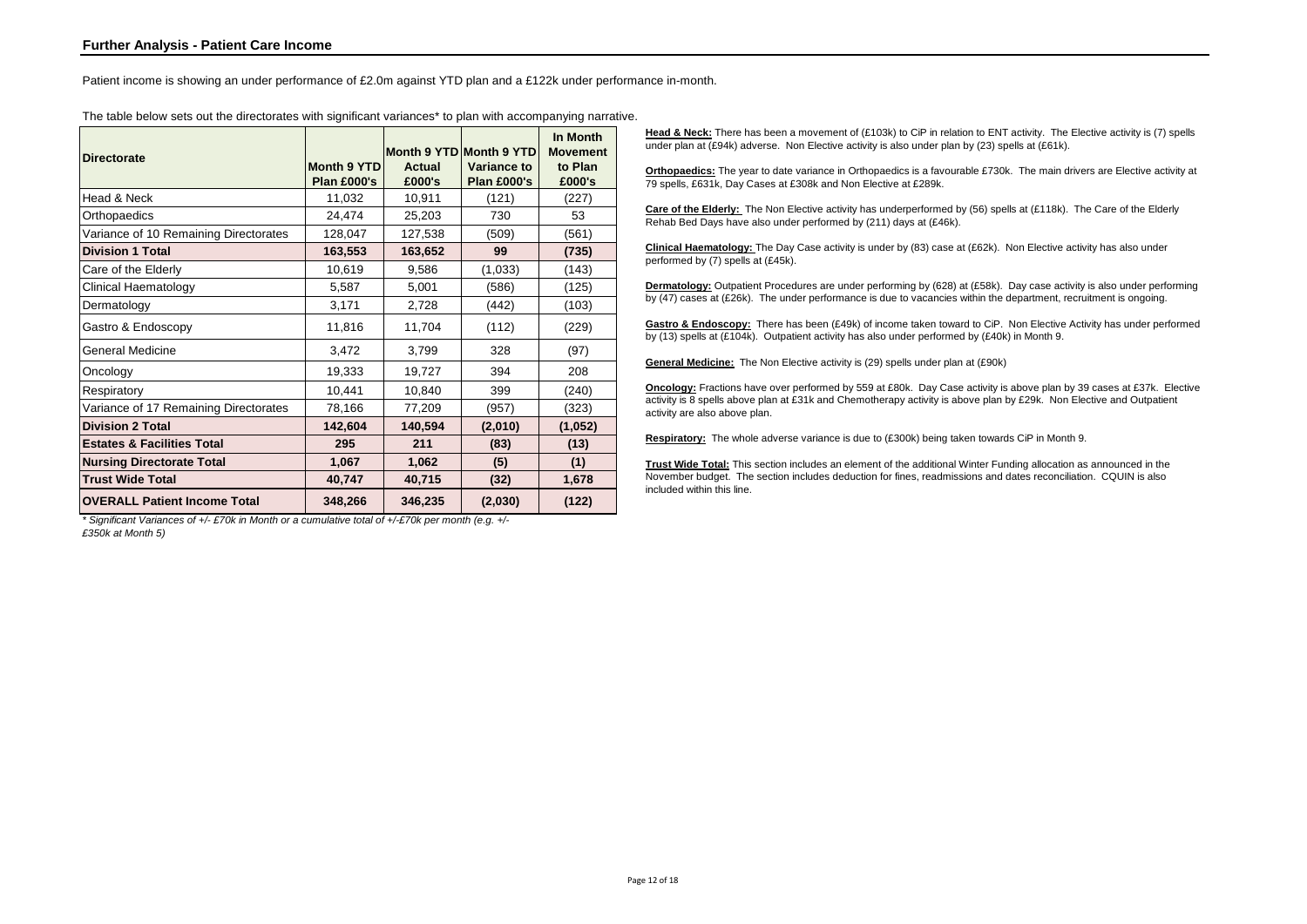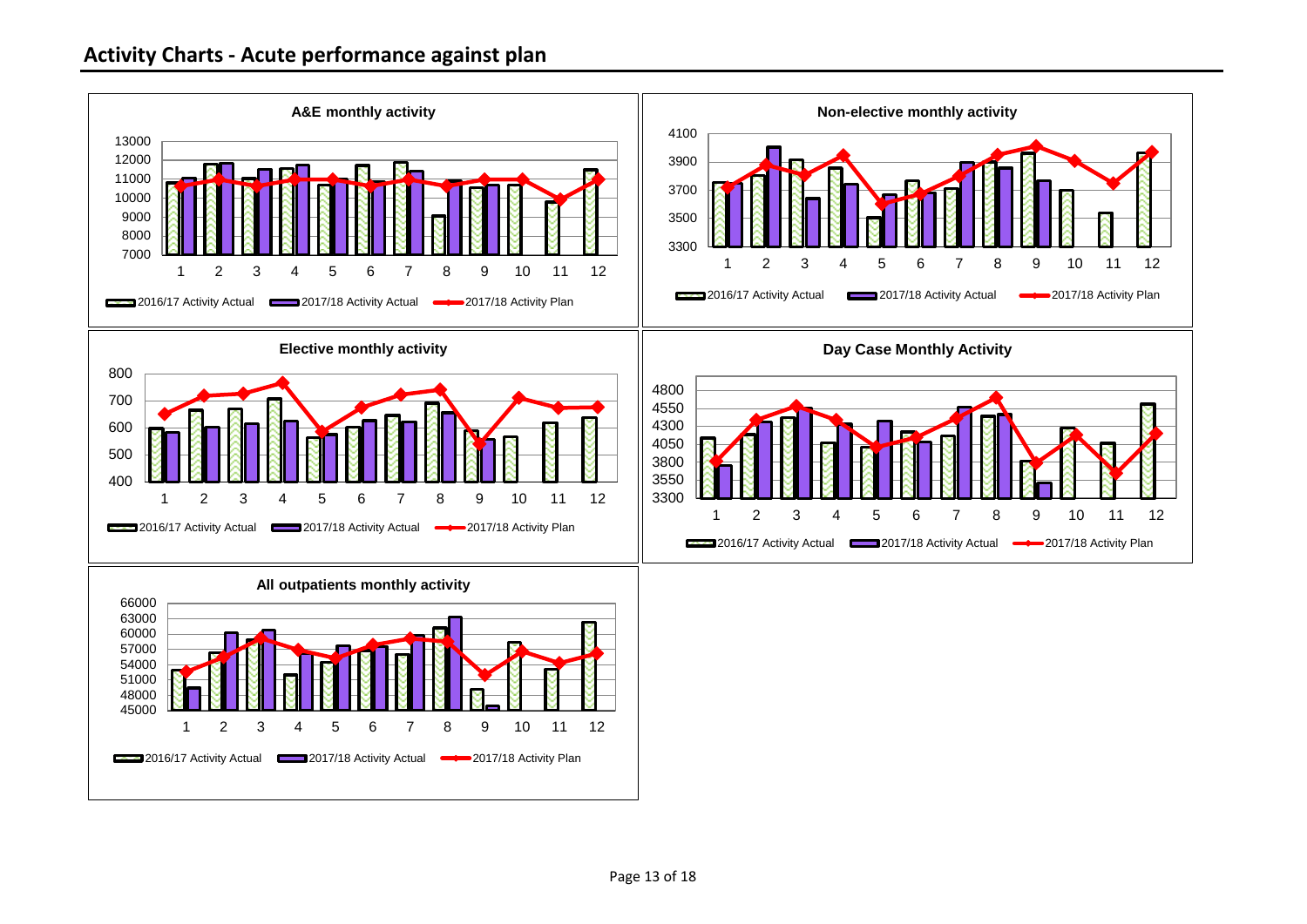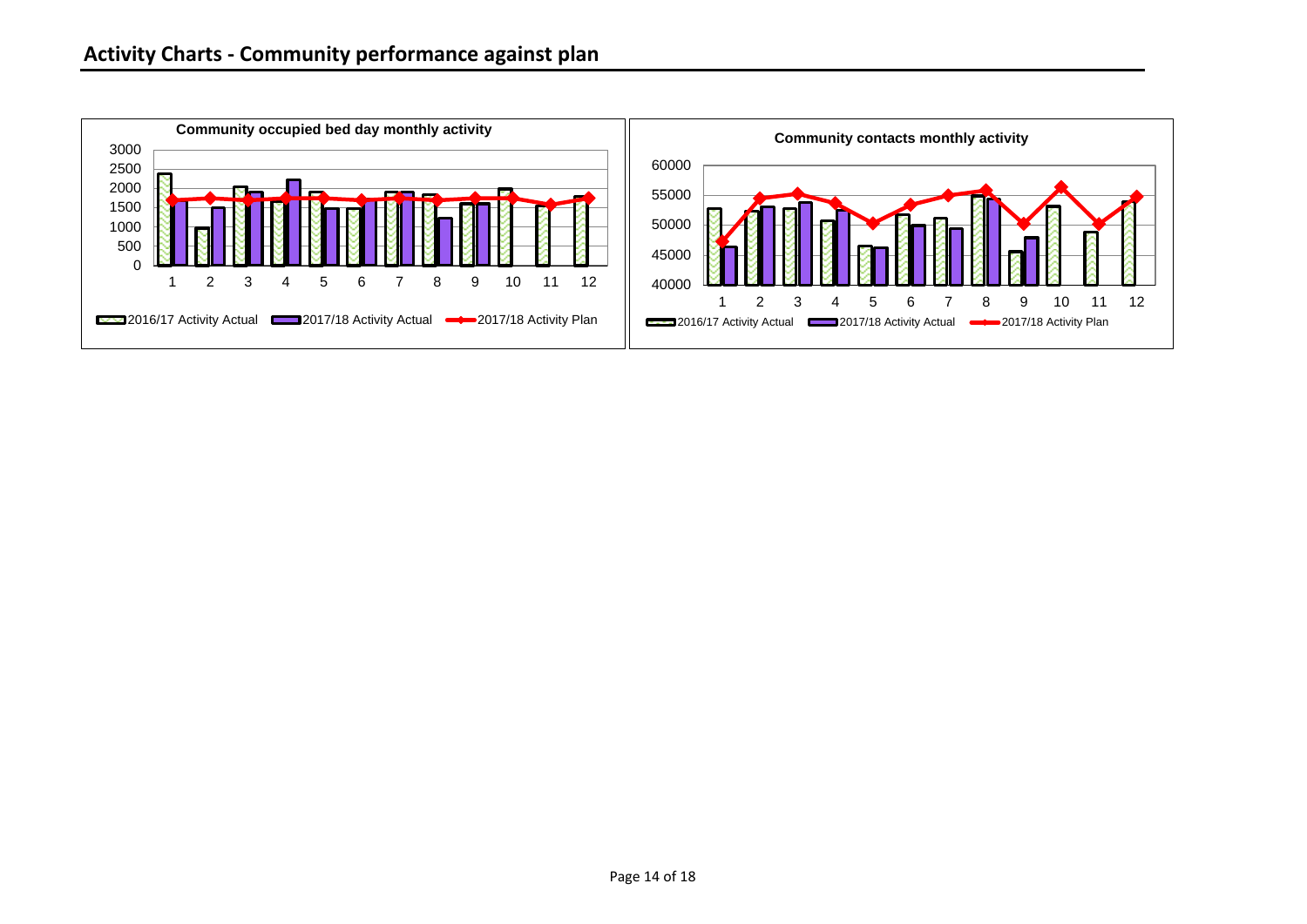

## **Charitable Funds for Period Ending 31 December 2017**

### 2017/18 Q3 Information

The table below shows a draft summary for information relating to the value and movement in The Royal Wolverhampton NHS Trust Charity Funds for the period 1st October 2017 to 31<sup>st</sup> December 2017. The more significant spend and income items over £1k have been detailed below along with a comparative summary table for the previous 12 months.

| Opening balance<br>1 July 2017<br>£'000 | Donations<br>£'000 | Investment Income<br>£'000 | <b>Expenditure</b><br>£'000 | <b>Realised</b><br>  Gains/(Losses) as  <br>at 30 September<br>2017<br>£'000 | Closing balance<br>30 September 2017<br>£'000 |
|-----------------------------------------|--------------------|----------------------------|-----------------------------|------------------------------------------------------------------------------|-----------------------------------------------|
| 2,570                                   | 151                | つ1                         | (124)                       |                                                                              | 2,626                                         |

| <b>INCOME</b>                                                                                                                                                                                                                                  | <b>EXPENDITURE</b>                                                                                                                                                                                                                                       |                                                                             | <b>PREVIOUS 12 MONTHS AT A GLANCE</b> |                                               |                   |                                |
|------------------------------------------------------------------------------------------------------------------------------------------------------------------------------------------------------------------------------------------------|----------------------------------------------------------------------------------------------------------------------------------------------------------------------------------------------------------------------------------------------------------|-----------------------------------------------------------------------------|---------------------------------------|-----------------------------------------------|-------------------|--------------------------------|
| •Cardiac – £12k Donation for Research<br>•Paediatric – £4k Weekly Pub Quizzes<br>•Renal – £54k KPA Dissolution<br>•CCH Gen Purpose Legacies - £10k Estate<br>•Paediatric – £2k Sold Racing Pigeons<br>•Various Funds – £4k Just Giving Website | Deanesly - Replacement Waiting Areas Tables and Chairs<br>£13k<br>Cardiac - Cardiac Investigations V Scan £5k<br>Rheumatology - 2 Comfort Therapy Chairs £7.5<br>West Park - 3 Cura Legacy Manual Chairs £9k<br>Neo Natal - Premature Anne Simulator £6k | Summary<br>Opening<br><b>Balance Bfwd</b><br>Income                         | 2016/17<br>Q3<br>3.145<br>162         | 2016/17 2017/18 2017/18<br>Q4<br>3.131<br>115 | Q1<br>2,464<br>98 | Q <sub>2</sub><br>2,471<br>214 |
|                                                                                                                                                                                                                                                | Deanesly - Aromatherapist £5k<br>Vascular - Treadmill re Tolerance Treatments 2k<br><b>Apportioned Costs</b><br>Trust Administration and Fundraising Recharge - £21k                                                                                     | <b>Expenditure</b><br><b>Gains/Losses</b><br>Closing<br><b>Balance Cfwd</b> | (179)<br>3<br>3.131                   | (1,089)<br>307<br>2.464                       | (95)<br>2.471     | (115)<br>2.570                 |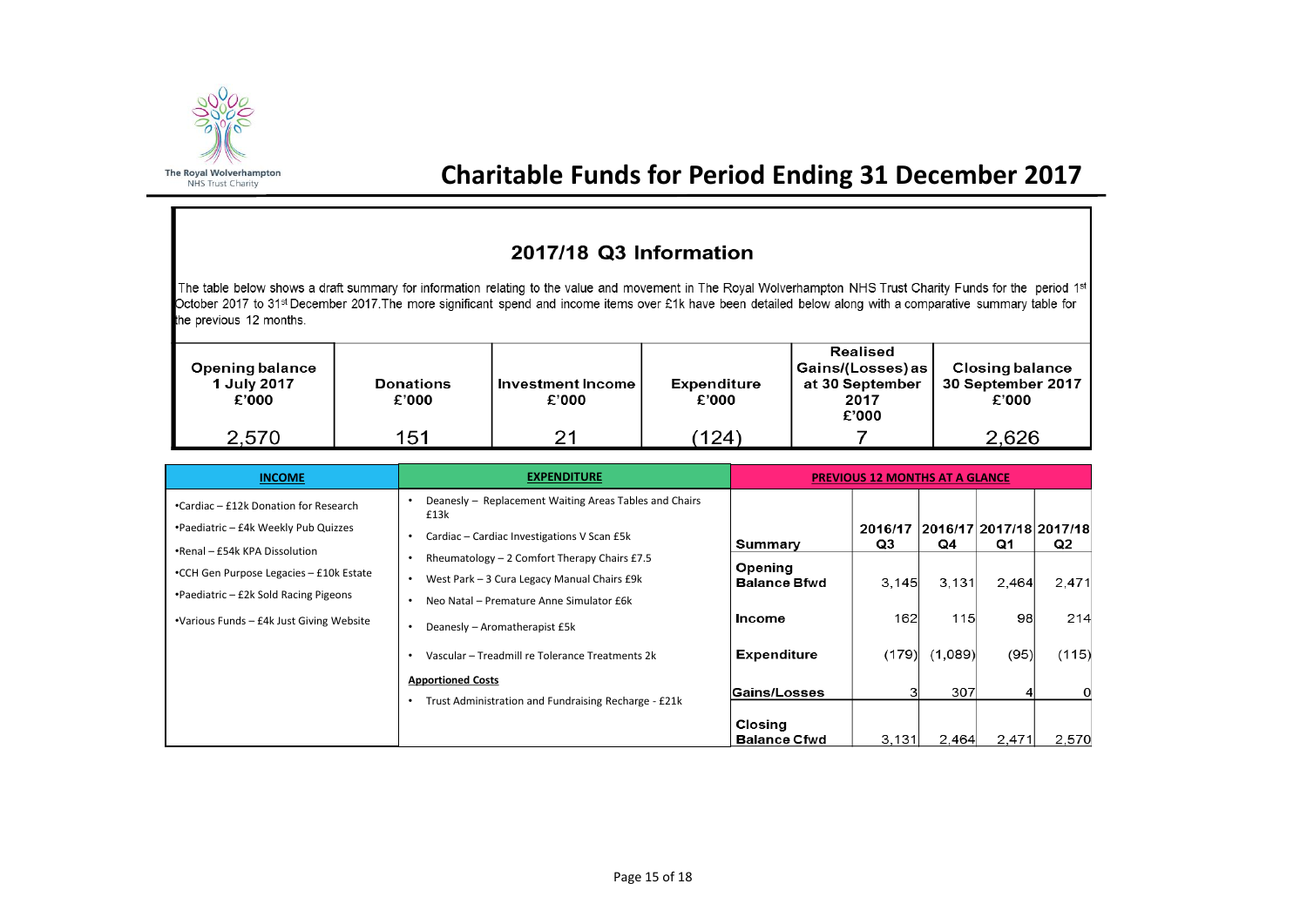#### **Income and Expenditure Account**

|                  |                           |                     |                 | December 2017 - Month 9                                       |                      |                     |                                    |                     |
|------------------|---------------------------|---------------------|-----------------|---------------------------------------------------------------|----------------------|---------------------|------------------------------------|---------------------|
|                  |                           |                     |                 | Adverse in (brackets)                                         |                      |                     |                                    |                     |
| 2016/17          | <b>Current Month Plan</b> | <b>Current</b>      | <b>Current</b>  |                                                               | <b>Annual Budget</b> |                     | <b>Plan to Date</b> Actual to Date | Variance to         |
| <b>Actual to</b> |                           | <b>Month Actual</b> | <b>Month</b>    |                                                               |                      |                     |                                    | <b>Date</b>         |
| date             |                           |                     | <b>Variance</b> |                                                               |                      |                     |                                    |                     |
|                  |                           |                     |                 |                                                               |                      |                     |                                    |                     |
| £'000            | £'000                     | £'000               | £'000           |                                                               | £'000                | £'000               | £'000                              | £'000               |
|                  |                           |                     |                 |                                                               |                      |                     |                                    |                     |
|                  |                           |                     |                 | Income                                                        |                      |                     |                                    |                     |
| 327,076          | 37,402                    | 37,280              | (122)           | <b>Patient Activity Income</b>                                | 463,069              | 348,266             | 346,235                            | (2,030)             |
|                  | $\mathbf 0$               | $\mathbf 0$         |                 | 0 Patient Activity Contingency **                             | (2,400)              | $\Omega$            | 0                                  |                     |
| 991              | 96                        | 215                 |                 | 119 Other Patient Care Income                                 | 1,154                | 866                 | 1,202                              | 336                 |
| 11,321           | 1,367                     | 914                 | (453)           | Education, Training & Research Income                         | 15,183               | 11,950              | 11,772                             | (178)               |
| 21,805           | 2,315                     | 2.315               | (0)             | <b>CRN: West Midlands</b>                                     | 27,385               | 20,323              | 20,323                             | (0)                 |
|                  | 56                        | 6                   | (50)            | Non Patient Care Other Income                                 | 298                  | 248                 | 141                                | (107)               |
| 696              | 93                        | 98                  | 5               | <b>Private Patient Income</b>                                 | 940                  | 750                 | 867                                | 117                 |
| 20,157           | 2.666                     | 2,750               | 83              | Income on Directorate Budgets                                 | 28,738               | 21,885              | 22,234                             | 350                 |
| 382,048          | 43,996                    | 43,579              | (418)           | <b>Total Income</b>                                           | 534,367              | 404,287             | 402,774                            | (1, 512)            |
|                  |                           |                     |                 |                                                               |                      |                     |                                    |                     |
|                  |                           |                     |                 | <b>Expenditure</b>                                            |                      |                     |                                    |                     |
| (237, 613)       | (26, 173)                 | (26, 918)           |                 | (745) Directorate Expenditure Budgets - Pay                   | (322, 202)           | (240, 255)          | (243, 425)                         | (3, 171)            |
| (72, 572)        | (8,806)                   | (7,070)             | 1,736           | Directorate Expenditure Budgets - Non Pay                     | (105, 217)           | (78, 740)           | (77, 846)                          | 894                 |
| (40, 889)        | (4,203)                   | (4,365)             | (161)           | Directorate Expenditure Budgets - Drugs                       | (55, 976)            | (42, 104)           | (42, 524)                          | (421)               |
|                  |                           |                     |                 | 0 CRN: West Midlands                                          |                      |                     |                                    | $\overline{0}$      |
| (21, 805)        | (2,315)                   | (2, 315)            |                 |                                                               | (27, 385)            | (20, 323)           | (20, 323)<br>U                     |                     |
|                  | (68)<br>36                | 0<br>$\Omega$       | 68              | Activity Changes/Service Dev./Cost Pressures Reserves         | (2,671)              | (736)<br>243        | $\Omega$                           | 736                 |
|                  |                           | $\Omega$            | (36)            | Inflation and Contingency Reserves                            | (3, 162)             |                     |                                    | (243)               |
| (372, 879)       | (299)<br>(41, 828)        | (40, 668)           | 299<br>1,160    | <b>Cost Improvement Savings</b><br><b>Total Expenditure</b>   | 10,695<br>(505, 918) | 2,476<br>(379, 439) | 0<br>(384, 119)                    | (2, 476)<br>(4,680) |
|                  |                           |                     |                 |                                                               |                      |                     |                                    |                     |
| 9,168            | 2,168                     | 2,911               |                 | 743 EBITDA Surplus/(Deficit)                                  | 28,449               | 24,848              | 18,655                             | (6, 192)            |
|                  |                           |                     |                 |                                                               |                      |                     |                                    |                     |
|                  |                           |                     |                 |                                                               |                      |                     |                                    |                     |
| 33               | 0                         | 0                   |                 | 0 Profit/(Loss) on Asset Disposals                            | 0                    | $\Omega$            | 21                                 | 21                  |
| (13)             | $\mathbf 0$               | $\mathbf 0$         | 0               | Impairments of Fixed Assets                                   | (300)                | (200)               | $\mathbf 0$                        | 200                 |
| (12, 237)        | (1,388)                   | (1,270)             |                 | 118 Depreciation                                              | (15, 455)            | (11, 291)           | (11, 357)                          | (65)                |
| 30               | 8                         | 11                  |                 | 2 Interest Receivable                                         | 100                  | 75                  | 32                                 | (43)                |
| (1, 212)         | (141)                     | (158)               | (16)            | Interest Payable                                              | (1,697)              | (1, 273)            | (1,298)                            | (25)                |
| (9, 851)         | (807)                     | (807)               |                 | 0 PDC Dividends (Cost of Capital)                             | (9,680)              | (7,260)             | (7,260)<br>$\Omega$                | (0)                 |
|                  | $\Omega$                  | $\Omega$            |                 | 0 Unwinding of Discount                                       | $\Omega$             | $\Omega$            |                                    | $\Omega$            |
| (14,080)         | (160)                     | 687                 |                 | 847 Net Surplus/(Deficit) before STF income                   | 1,417                | 4,898               | (1, 206)                           | (6, 104)            |
|                  |                           |                     |                 |                                                               |                      |                     |                                    |                     |
|                  |                           |                     |                 | Adjustments as per NHSI reported position                     |                      |                     |                                    |                     |
| 133              | 19                        | 18                  | (1)             | Depreciation on donated assets                                | 229                  | 172                 | 165                                | (7)                 |
|                  | (50)                      | 0                   | 50              | Donated Asset Income                                          | (200)                | (150)               | (40)                               | 110                 |
| 13               | $\Omega$                  | $\Omega$            | $\Omega$        | Remove Impairments                                            | 300                  | 200                 | $\Omega$                           | (200)               |
| (13,934)         | (191)                     | 706                 | 896             | Adjusted Financial Performance as NHSI (before STF income)    | 1,746                | 5,120               | (1,081)                            | (6, 202)            |
|                  |                           |                     |                 |                                                               |                      |                     |                                    |                     |
| 4,726            | 989                       | 693                 |                 | (297) STF Income                                              | 9,894                | 6,431               | 5,541                              | (890)               |
| (9, 208)         | 799                       | 1,398               |                 | 600 Adjusted Financial Performance as NHSI (after STF income) | 11,640               | 11,552              | 4,459                              | (7,092)             |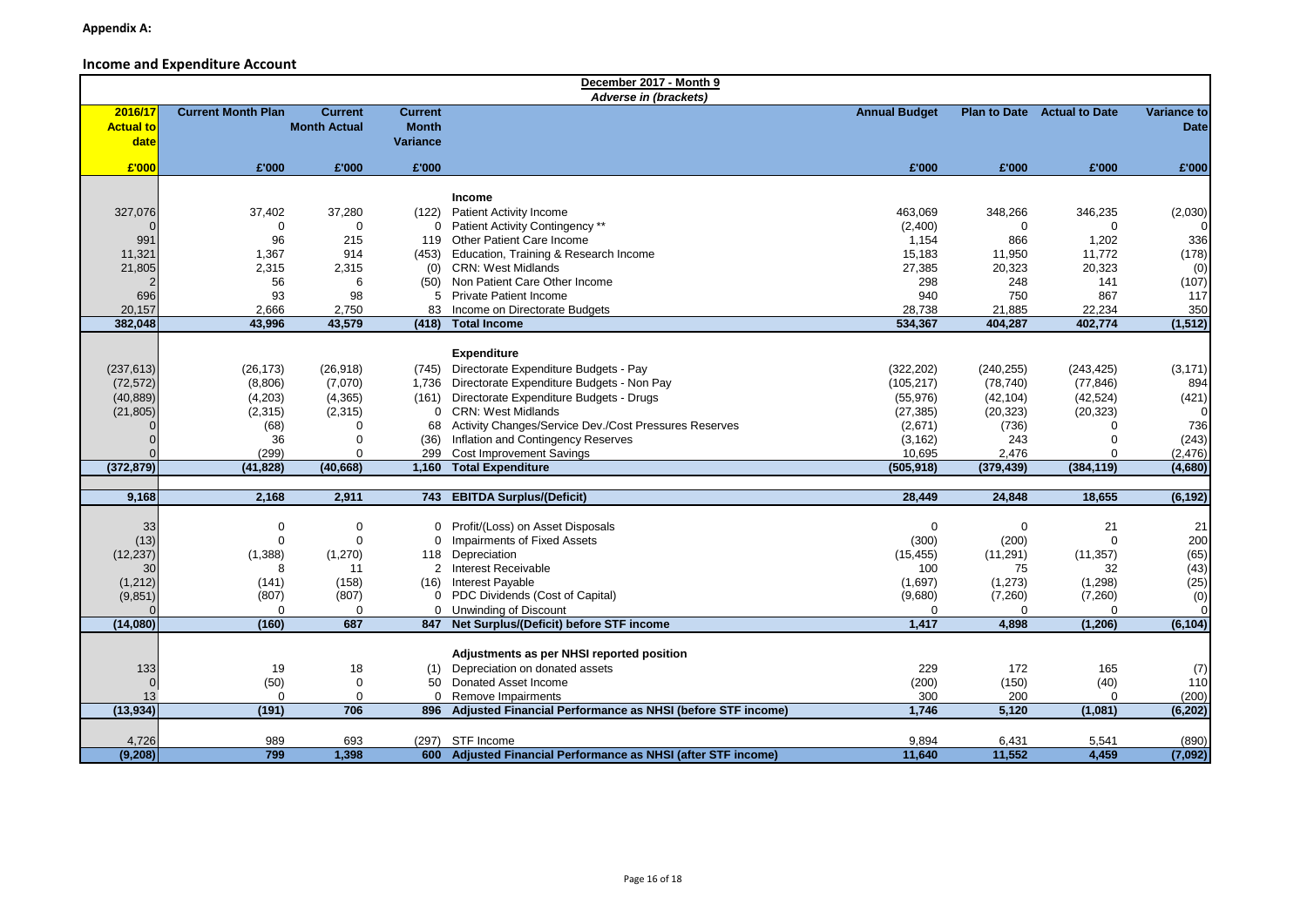#### **Statement of Financial Position**

|                                                                                                                                                 |                                                   | Dec 2017<br>Plan           | Dec 2017<br>Actual | <b>Nov 2017</b><br>Actual | Movement<br>in Month    | March 2017<br>Actual |
|-------------------------------------------------------------------------------------------------------------------------------------------------|---------------------------------------------------|----------------------------|--------------------|---------------------------|-------------------------|----------------------|
|                                                                                                                                                 |                                                   | £000                       | £000               | £000                      | £000                    | £000                 |
|                                                                                                                                                 | <b>NON CURRENT ASSETS</b>                         |                            |                    |                           |                         |                      |
|                                                                                                                                                 | Property, Plant and Equipment - Tangible Assets   | 308,016                    | 304,903            | 304,901                   | $\overline{2}$          | 306,710              |
| Calculated Debtor Days for the year to date are:-                                                                                               | Intangible Assets                                 | 749                        | 940                | 970                       | (30)                    | 979                  |
| M9 Actual M9 Plan M8 Actual                                                                                                                     | Trade and Other Receivables Non Current           | 702                        | 105                | 105                       | $\mathbf 0$             | 624                  |
| 12.65<br>15.35<br>13.14<br>Total                                                                                                                | TOTAL NON CURRENT ASSETS                          | 309,467                    | 305,948            | 305,976                   | (28)                    | 308,313              |
| Being:-<br><b>NHS</b><br>16.54<br>14.36<br>13.37                                                                                                | <b>CURRENT ASSETS</b>                             |                            |                    |                           |                         |                      |
| 6.60<br>8.86<br>Non NHS<br>9.02                                                                                                                 | Inventories                                       | 6.749                      | 6,376              | 6,290                     | 86                      | 6,337                |
|                                                                                                                                                 | Trade and Other Receivables                       | 31,095                     | 40,487             | 45,039                    | (4, 552)                | 33,157               |
|                                                                                                                                                 | <b>Other Current Assets</b>                       | $\mathbf 0$                | $\Omega$           | $\mathbf 0$               | $\Omega$                |                      |
|                                                                                                                                                 | Cash and cash equivalents                         | 29,135                     | 17,449             | 12,186                    | 5,263                   | 14,180               |
|                                                                                                                                                 | <b>TOTAL CURRENT ASSETS</b>                       | 66,979                     | 64,312             | 63,515                    | 797                     | 53,674               |
|                                                                                                                                                 | Non Current Assets Held for Sale                  | 800                        | 800                | 800                       | $\mathbf{O}$            | 800                  |
| The Public Sector Payment Policy sets out a target for payment of 95%, in value and                                                             | <b>TOTAL ASSETS</b>                               | 377,246                    | 371,060            | 370,291                   | 769                     | 362,787              |
| volume, to be paid within 30 days of receipt. The Trust's performance against this target                                                       | <b>CURRENT LIABLILITES</b>                        |                            |                    |                           |                         |                      |
| M9 17/18<br>Cumulative                                                                                                                          | Trade & Other Payables                            | (65, 277)                  | (56, 691)          | (55, 932)                 | (759)                   | (52, 211)            |
| - Value 71%<br>80%                                                                                                                              | Liabilities arising from PFIs / Finance Leases    | (1,948)                    | (1,924)            | (1,925)                   |                         | (2, 123)             |
| 71%<br>- Volume 55%                                                                                                                             | Provisions for Liabilities and Charges            | (1,797)                    | (5,503)            | (6, 515)                  | 1,012                   | (5, 463)             |
| M8 17/18                                                                                                                                        | <b>TOTAL CURRENT LIABILITIES</b>                  | (69, 022)                  | (64, 118)          | (64, 372)                 | 254                     | (59, 797)            |
| Cumulative<br>- Value 69%<br>81%                                                                                                                | <b>NET CURRENT ASSETS / (LIABILITIES)</b>         | (2,043)                    | 194                | (857)                     | 1,051                   | (6, 123)             |
| - Volume 63%<br>76%                                                                                                                             | TOTAL ASSETS LESS CURRENT LIABILITIES             | 308,224                    | 306,942            | 305,919                   | 1,023                   | 302,990              |
| In December, continued active management of the cash position has seen a further<br>decrease in the cumulative PSPP, both for value and volume. | <b>NON CURRENT LIABILITIES</b>                    |                            |                    |                           |                         |                      |
|                                                                                                                                                 | <b>Other Liabilities</b>                          | (7, 219)                   | (5,660)            | (6, 012)                  | 352                     | (6,037)              |
|                                                                                                                                                 | Provision for Liabilities and Charges             | (631)                      | (594)              | (594)                     | $\mathbf{O}$            | (594)                |
|                                                                                                                                                 | <b>TOTAL NON CURRENT LIABILITIES</b>              | (7, 850)                   | (6, 254)           | (6,606)                   | 352                     | (6, 631)             |
|                                                                                                                                                 | <b>TOTAL ASSETS EMPLOYED</b>                      | 300,374                    | 300,688            | 299,313                   | 1,375                   | 296,359              |
|                                                                                                                                                 | <b>FINANCED BY TAXPAYERS EQUITY</b>               |                            |                    |                           |                         |                      |
|                                                                                                                                                 | <b>Public Dividend Capital</b>                    | 231.286                    | 231,398            | 231,398                   | $\mathbf{O}$            | 231,398              |
|                                                                                                                                                 | <b>Retained Earnings</b>                          | 25,713                     | 18,647             | 17,272                    | 1,375                   | 14,314               |
|                                                                                                                                                 | <b>Revaluation Reserve</b>                        | 43,185                     | 50,453<br>$\Omega$ | 50,453<br>$\Omega$        | $\mathbf 0$<br>$\Omega$ | 50,457               |
|                                                                                                                                                 | Donated Asset Reserve<br>Government Grant Reserve | $\mathbf 0$<br>$\mathbf 0$ | $\mathbf 0$        | $\Omega$                  | $\Omega$                |                      |
|                                                                                                                                                 | <b>Other Reserves</b>                             | 190                        | 190                | 190                       | $\Omega$                | 190                  |
|                                                                                                                                                 | <b>TOTAL TAXPAYERS EQUITY</b>                     | 300,374                    | 300,688            | 299,313                   | 1,375                   | 296,359              |